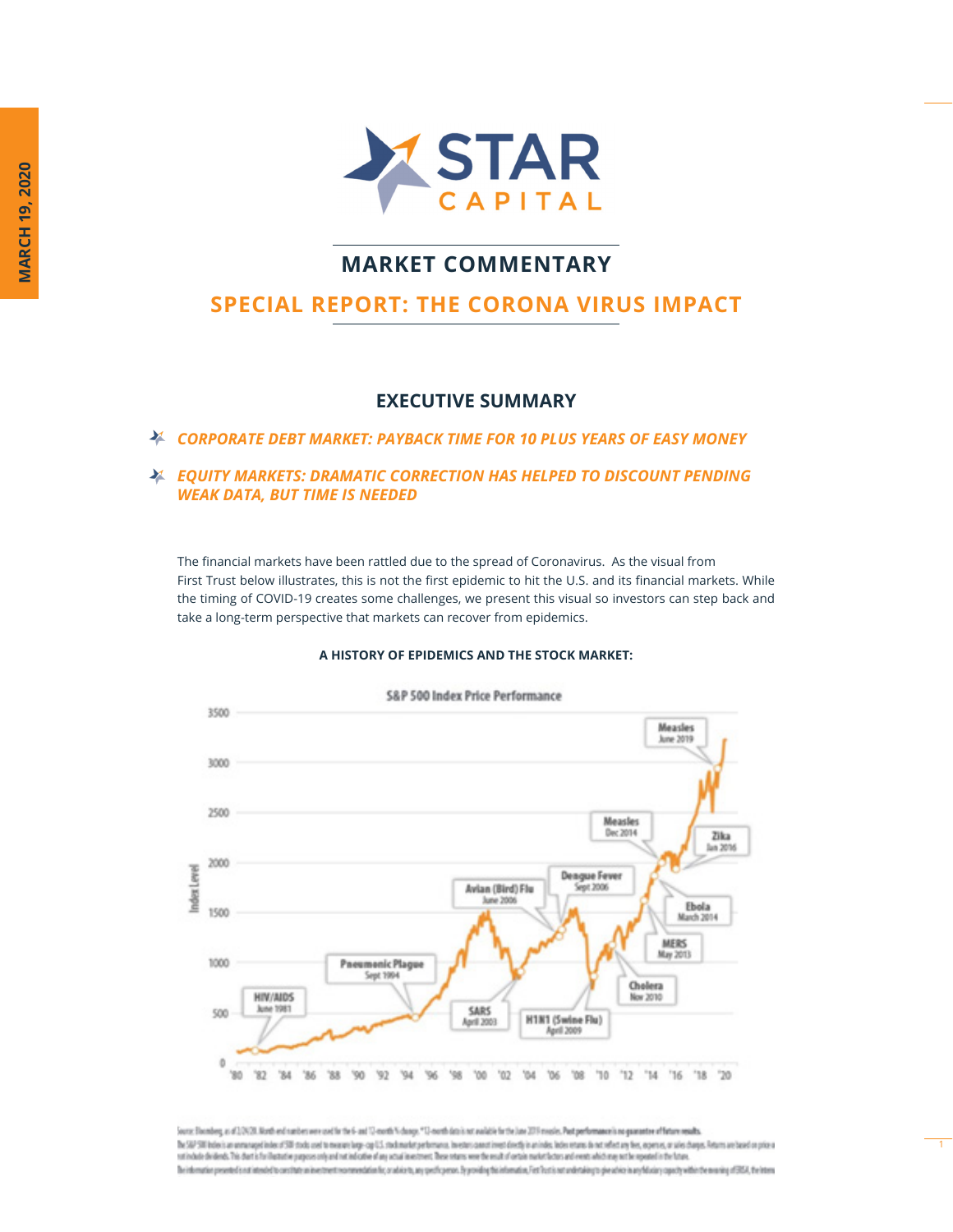We know, based on today's ratio, COVID-19 as it infects at twice the rate and has a much higher mortality rate (3.5% according to the World Health Organization) of seasonal flu. This attribute is the reason behind strategies of isolation and distancing and is more unique than recent viral outbreaks. The impact to the economy and it's ripple effect into a very saturated and levered corporate bond market is what financial markets are reacting too, in our opinion.

The problem with the timing of COVID-19 is that it is hitting at a time when the system is very levered after years of cheap borrowing rates and quantitative easing. Although the data below is based off brokerage account data ending in January, it is still a good representation of how levered up equity and bond accounts were for the retail investor.



*Source: https://www.advisorperspectives.com/dshort/updates/2020/02/25/margin-debt-and-the-marketdown-3-in-january*

Also, as we presented in our Fall 2019 Star Capital: Debt Series Research Report (ask your financial advisor for a copy), years of cheap money have fueled a corporate borrowing binge. The issue is the BBB tranche (the lowest rating before "junk" classification) which is vulnerable to downgrades. The size of the market is huge and is the reason we have been cautious on fixed income positioning.

Investment-grade

**BBB-rated** 

 $14$ 

#### One level above junk, but twice as big

The market for BBB-rated bonds has grown to more than twice the size of the high-yield market (tn)

**The BBB tranche of loans has grown rapidly and represent about 50% of Investment Grade (IG) market.**

**The BBB market is now so large, if a downgrade cycle hits, we are concerned about potential price dislocation in the much smaller**   $\overline{1}$ **high-yield market. The high-yield market would have to absorb**   $16$ 18 **this influx of bonds.**

1998 2000

Source: ICE BofAML Indexes

 $O<sub>2</sub>$ 

 $04$ 

06

08

High-yield

 $12$ 

 $10$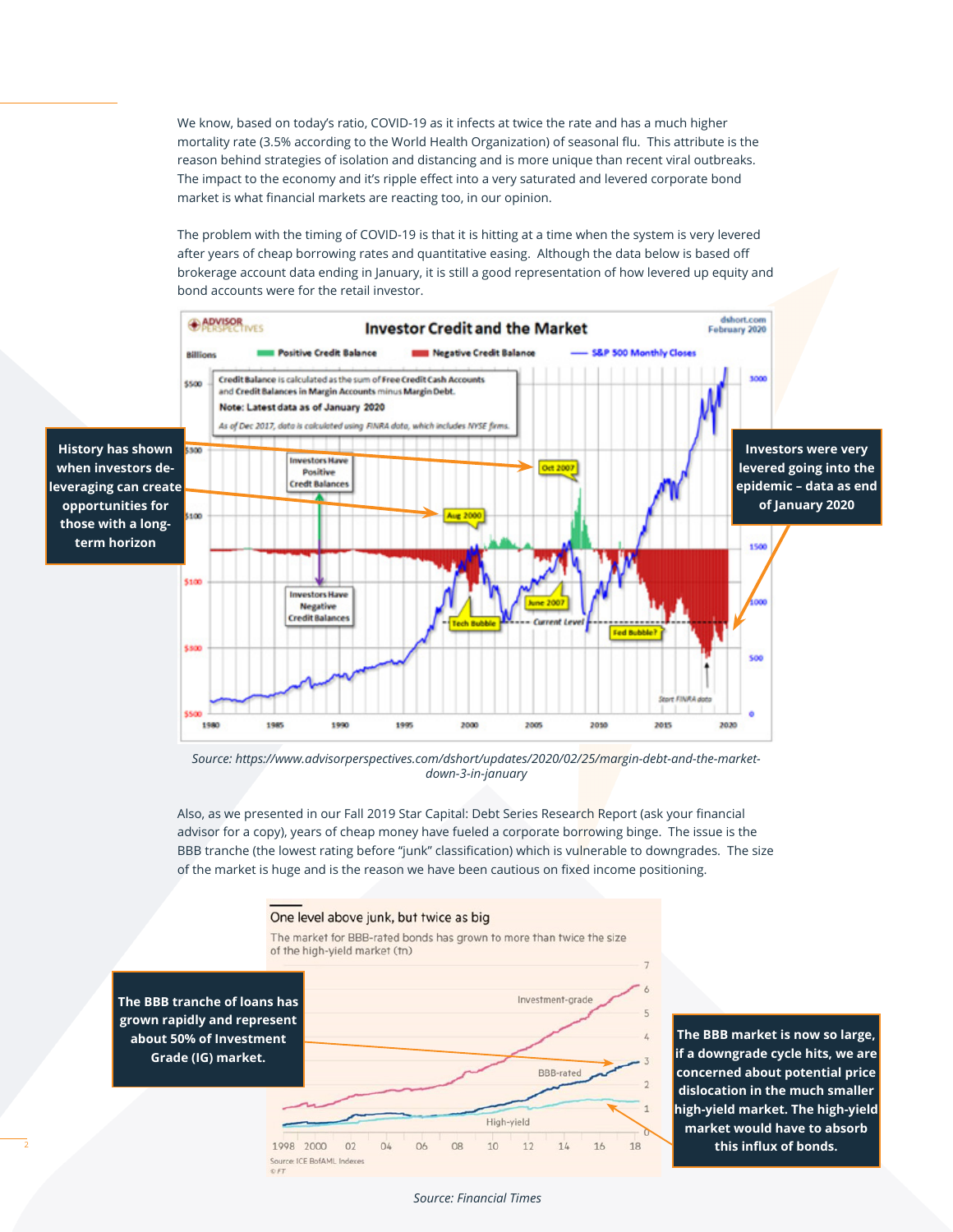The combination of containment strategies potentially triggering a recession when investors and corporations are highly levered is what has initiated the swiftest market correction in history. Computer and algorithmic trading have aided in the decent too.

The big question is what is the stock market anticipating for company earnings for P/E ratio valuation and reasonable pricing? This is an elusive question to answer.

Let's put this drawdown into a broader perspective. As of the market close on March 16th, 2020, the S&P was down just under 30%. The S&P drawdown during the financial crisis was just under 57%. In other words, the S&P is down around 52% of the 2008-2009 financial crisis.



*Source: https://www.advisorperspectives.com/dshort/updates/2020/03/16/s-p-500-snapshot-12-lossbear-market?bt\_ee=ekiY4EWfvYYrU%2BGNhGKeKIjHUZsH2Pppi3t8B8AUZcz62YxUwn1dALxqSnfBjjra&bt\_ ts=1584447864917*

Is there more downside? There certainly could be but a lot of damage has been done.

It is our opinion, first, the U.S. banking and financial system, in general, is in better shape than going into the financial crisis. The corporate bond market is at risk to re-rate and will take time to play out.

Second, and more important, the global central banks (including International Monetary Fund) are proactive and aware of the risks this slowdown can inflict. This positioning was not the case in the financial crisis.

The U.S. Federal reserve has broadened the lending base will dramatically increasing the size of loans and injections. The IMF has announced several measures of preparedness. Central Banks across the global are injecting money and/or lowering rates. Germany has even announced it is breaking "austerity" ranks and will do "whatever it takes" to offset economic impact of COVID-19.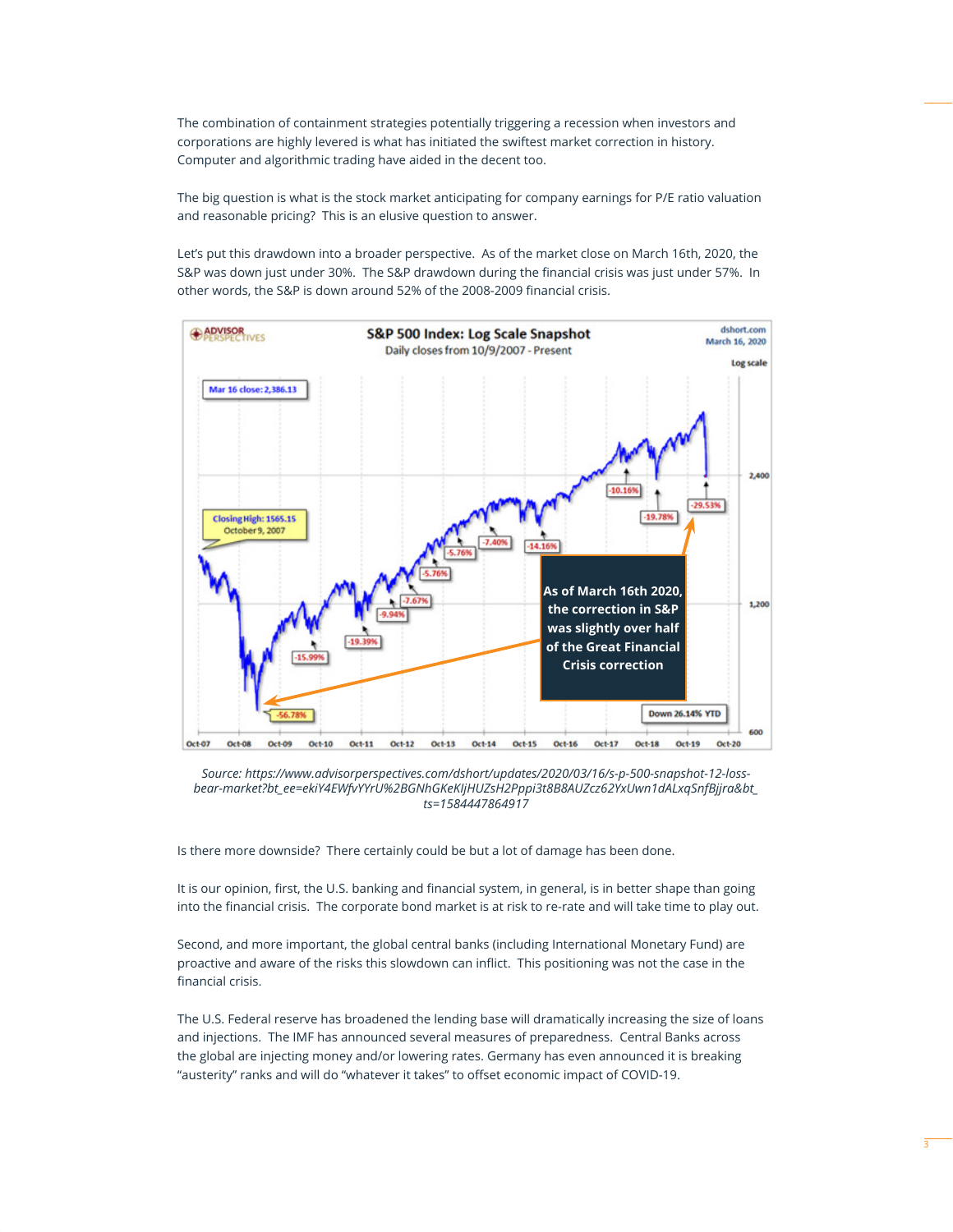We do suspect and highlight the risk of a large financial institution in Europe or Asia will require a bailout. Europe and Asia financial institutions did not de-lever like our banking system.

We believe bankers worldwide appear willing to pull out all the stops to correct economic weakness. We believe these all-out measures will tilt the world towards inflationary pressures over time from deflationary trends today.

Fiscal stimulus will be another lever that will assist in getting the economy stabilized and eventually thriving. The government will have to step up huge. We do believe the urgency to provide Americans with tax breaks, direct payments and other means for small businesses to stay functioning is of the utmost importance to our representatives and economic leaders. The US has shown in the past that we come together in times of extreme adversity. We expect the same throughout this unprecedented challenge.

With that said, we urge investors to expect financial market volatility as participants assess and model what economic weakness means to defaults in the corporate bond market. This progression will take time.

The High Yield (HYG) ETF below shows the reaction in the lower rated segment of the bond market. Six months or so of time was needed before the corporate bond market recovered from the financial crisis. We expect the similar circumstances today and remain cautious on high yield. Price action in this market will likely add volatility to equities until resolved.



*Source: Star Capital Inc.*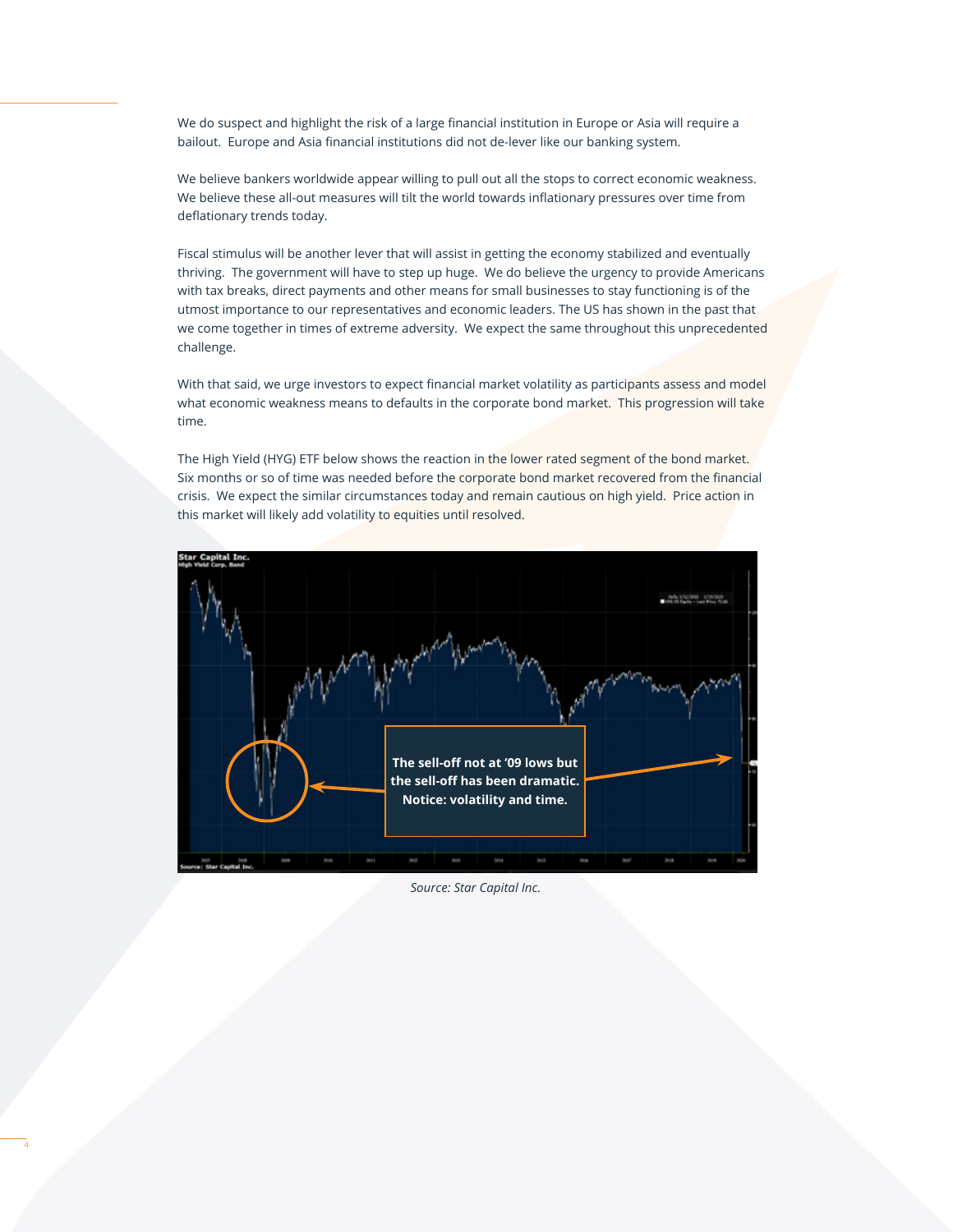Meanwhile, the VIX (volatility index) or "fear gauge" indicates investor pricing significant risks into the S&P equity market.



*Source: Star Capital Inc.*

In times of uncertainty like we are experiencing, we would urge investors to step back and take a longerterm perspective to restore calm. Hopefully this commentary helps.

Please feel free to call or schedule client calls to discuss our opinions. As always, we appreciate your confidence.

> **THANK YOU** *Star Capital Inc.*